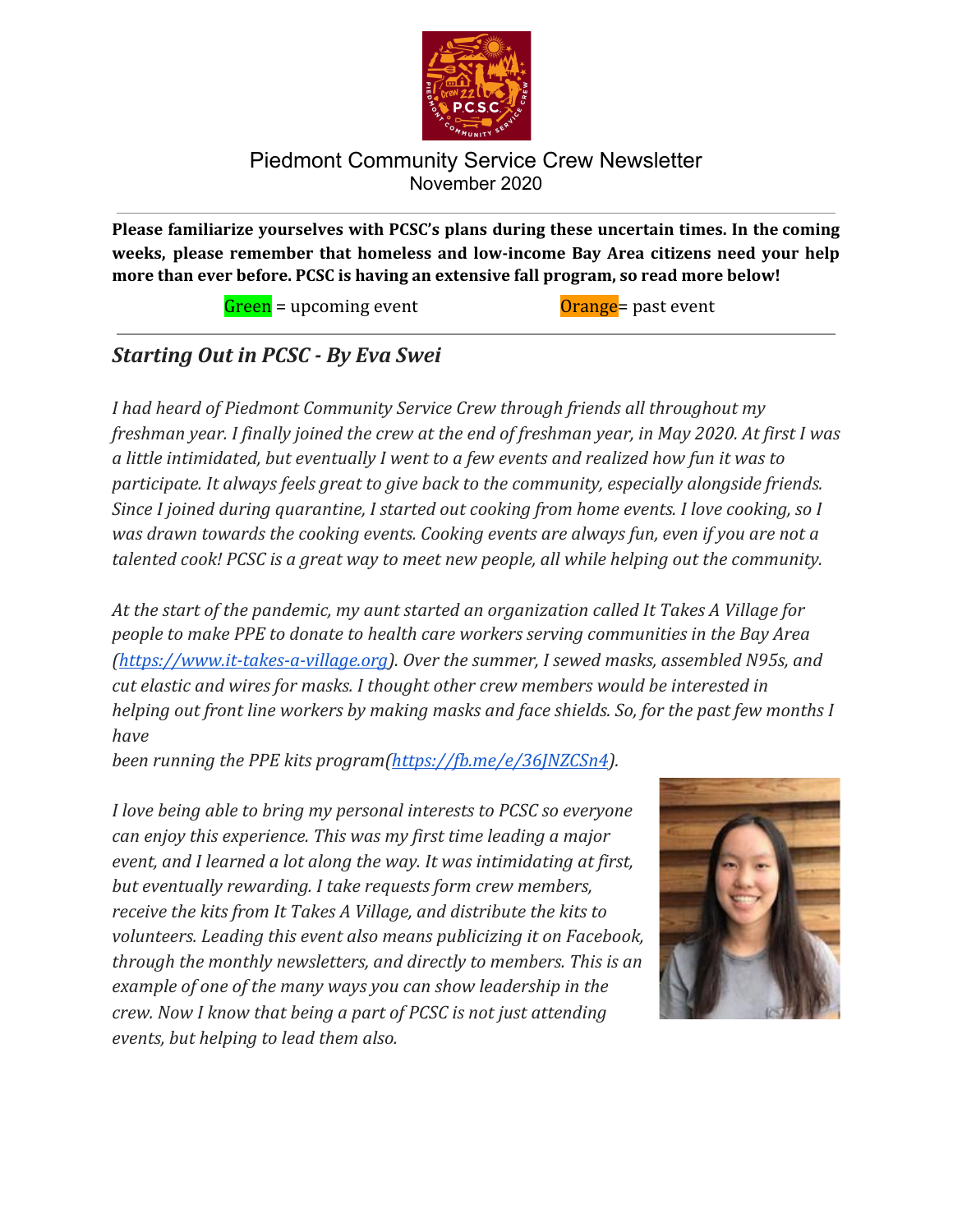

# **Celebrate the New Year with PCSC!**

PCSC is holding a New Year Awards event on January 24th 5pm (via zoom). Crew families are invited to attend our hour of recognizing notable members and parents, presenting a recap of PCSC's first semester accomplishments, and a silent auction! We encourage you to participate in our auction and donate any items you may be able in an effort to support our crew's success and future prosperity. Parents and/or their crew members may be receiving recognition, and we'll strive to make this a fun and interactive event, so save the date! Please register in advance with this **[evite link](http://evite.me/f8mTzGuYvw)**. Hope to see you there!

If you have further questions, please email VP Parent Engagement [eleanorhoffpauir20@gmail.com.](mailto:eleanorhoffpauir20@gmail.com)

## **Mask PPE Events:**

PCSC is hosting an ongoing event where crew members will make PPE at their homes to donate to health care workers. There are three PPE activity options: sewing cloth masks, assembling face shields, and refurbishing N95 masks. Crew members need to request a kit with materials to make the PPE. Mask kits have material for 30 masks and will take approximately 4 hours and a sewing

machine to complete. Face shield kits have enough material to make 100 face shields and will take approximately 4 hours to complete. To refurbish N-95's, crew members will need a hole puncher, and all other materials will be provided in the kit. The kit has about 200 masks and will take approximately 4 hours to complete. Please go to the **[event](https://www.facebook.com/events/1119459581816225)** on Facebook for more information and links to signup.

## **Upcoming Events to Watch For**

PCSC is always exploring new organizations to work with, so that we diversify who we help, projects that we can do, and what types of members would be inspired. Often, the VP Program team and Crew Advisor are working on these in the background, but we want you members and parents to know that you are invited to join us in deciding which projects we take on. Talk to us to get involved! At the end of the newsletter is a sampling of some organizations that we are talking to, the beneficiaries, and why you members might be interested. All of these are potentially viable with appropriate COVID mitigation plans! (we will cancel events if the infection rates are too high) **Please take a look at the end!**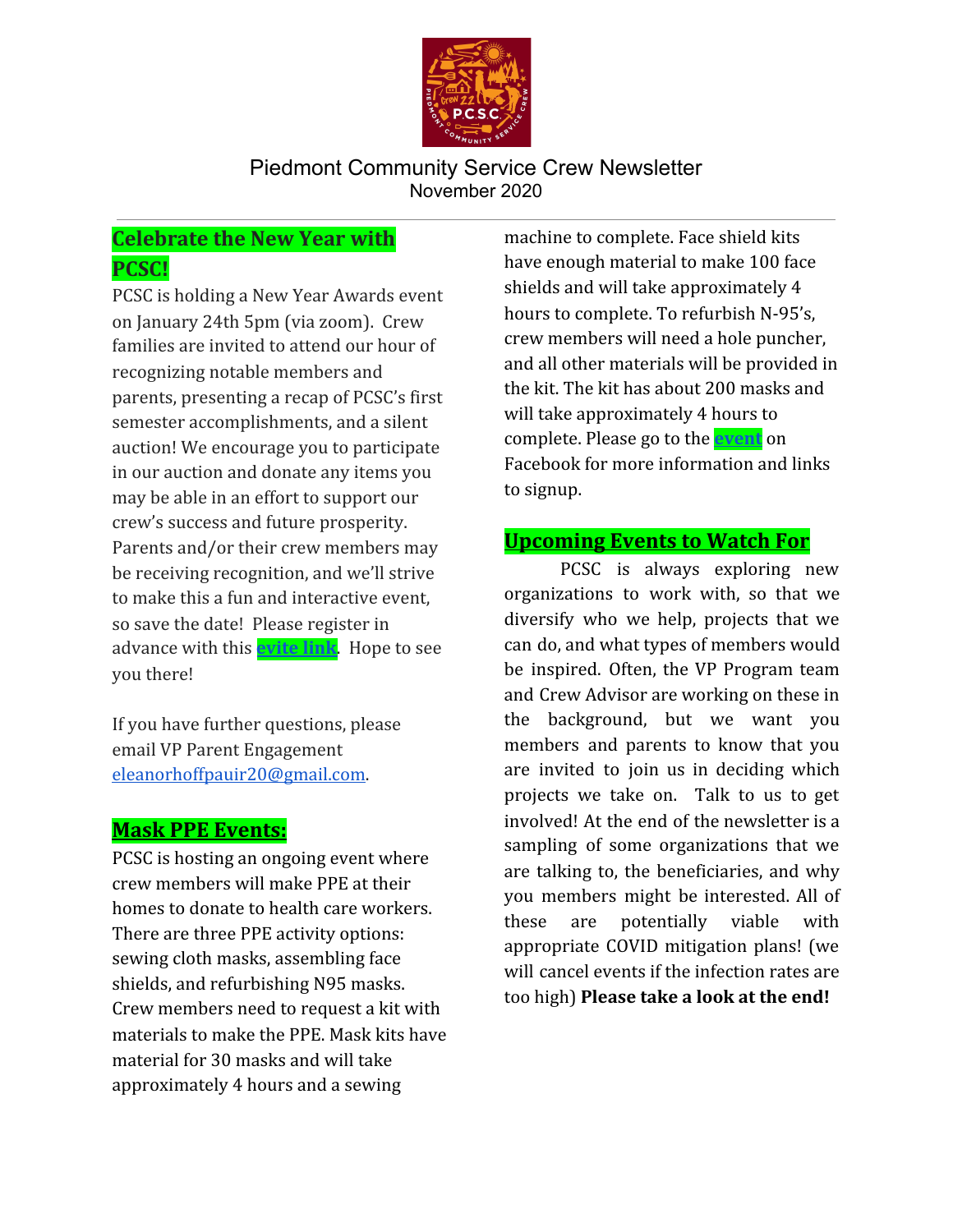

## **510 Food Rescue**

Since the beginning of 2020, PCSC has been providing food to those in need while also reducing food waste under 510 Food Rescue. Volunteers deliver food donations from Acme Bread to the St. Vincent de Paul Society and from Arizmendi's Bakery on Lakeshore to the East Oakland Community Project every weekend. Volunteers often leave each bakery with a trunkload of bread, pastries, and sometimes even soup and pizza from Arizmendi's left over from the end of the day. Each delivery requires only one volunteer/family and a car to transport the donations. Annie Reilly, who has done Saturday

deliveries multiple times, said that "It was an easy way to help, didn't take too much time to complete, and was a good way to make sure that the extra food could be delivered to

**[here](https://www.signupgenius.com/go/9040449ada828a0fb6-east?fbclid=IwAR0klQSYuc0C58MOGH3_fziLQ0dEy5X8LHrYZ22whAM6zleSNfV8b6ptylw)**.



those who need it." If interested, please Sign up for Saturdays, 3:30-4:30 pm for deliveries from Acme Bread in Berkeley **[here](https://www.signupgenius.com/go/9040449ada828a0fb6-stvincent?fbclid=IwAR364GyqybSeDvXVaezp7Y1Un3_4-AKHtkPjZMKpNOOsBPA1JqUA8CZjluc))**, or sign up for Sundays, 2-3 pm for deliveries from Arizmendi's on Lakeshore

## **Friends of Scouting: please donate ASAP!**

PCSC operates under the guidance and structure of Boy Scouts of America in the Venturing program, and gets administrative support from our local Piedmont Council which stands out nationally for its excellence in many ways. To ensure this quality of support and the local control enabled by having our own Council in Piedmont, we need to all provide annual funding to Piedmont Council. One key way is to make annual donations to Piedmont BSA via the Friends of Scouting ("FOS") campaign. Donate now using **[this link](https://www.piedmontbsa.org/give/donate-now/)**. Select affiliation= Venturing; unit = PCSCS Send a note to the crew [advisor](mailto: ken.i.li@sbcglobal.net) to let us know that you did your part!

## **Crew Committee Meeting**

Crew members and especially parents are invited to the January 19th Crew Committee meeting (5:00 to 6:00pm). The Crew Committee is a group of dedicated crew parents and adult volunteers that work to advise the Crew Officers (the elected teens that serve as President and VPs of the crew). The committee meets six times a year to discuss PCSC's upcoming events or decisions that require adult perspective and advice. All Crew Committee meetings are open to all interested parents and we hope that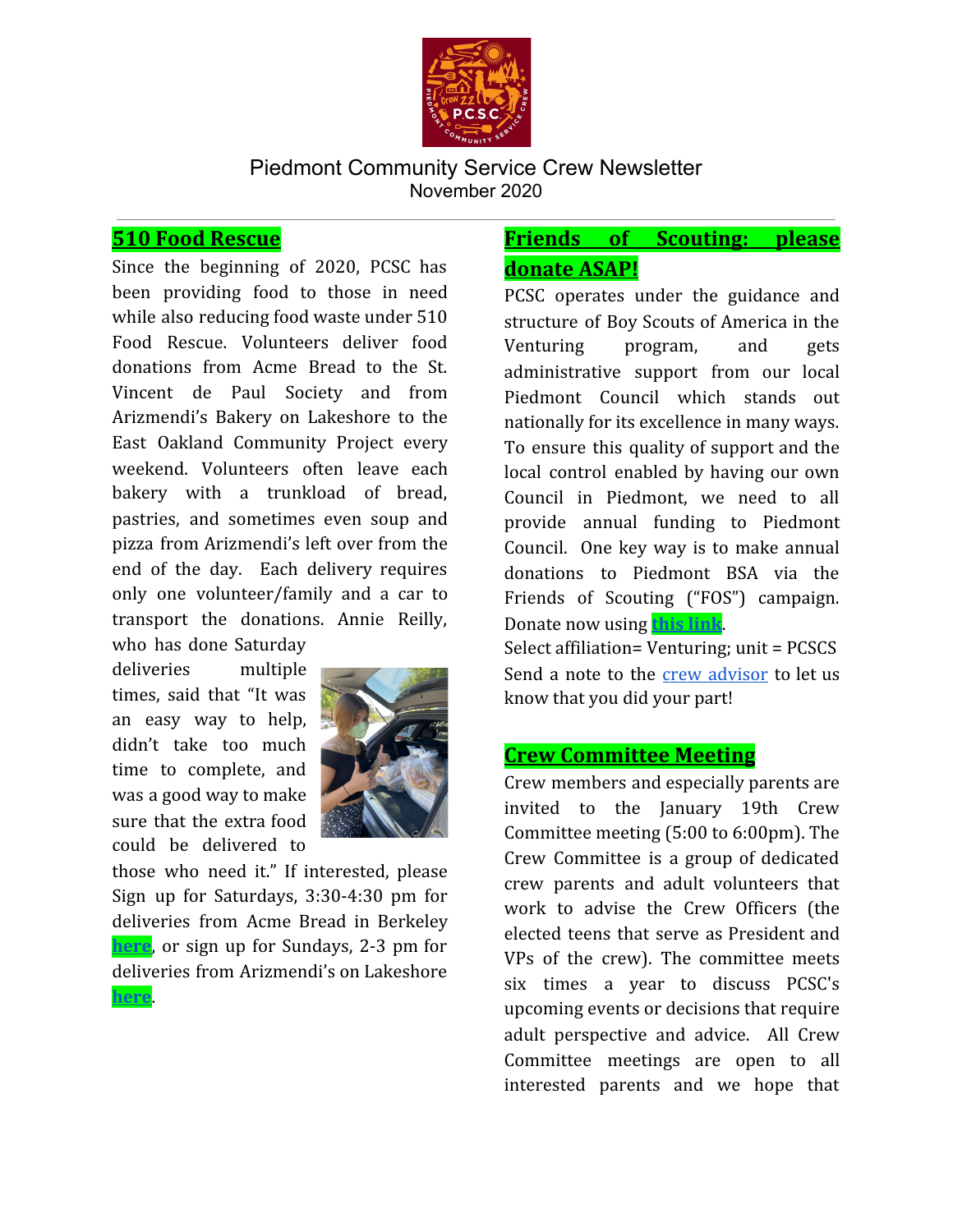

many more of you will join us at the upcoming meeting, as a major goal of the crew this year is to increase parent participation in PCSC activities to ensure sustainability of PCSC's future.

If you are excited about how PCSC helps our local youth, interested in mentorship, crew advising, or simply expanding your volunteer efforts within our crew, I strongly encourage you to join us!

## **Volunteer Hours Sheet**

For PCSC members who are interested in learning how to input their service hours, please click on this **[link](http://pcservicecrew.org/track-your-hours)** where you can find the official PCSC record of all of the events that you have attended through the crew and how many hours you have completed. Note that each event leader is responsible for collecting volunteer hours and then reporting those to the Crew Advisor who makes this official hours record for all our members. We also have instructions for PHS students on how to enter your service hours on **<https://www.trackitforward.com/>**

Thank you for your interest and involvement in PCSC!!

Sincerely, Toshi Troyer, VP of Communications

For further information or other questions, visit our crew website, [www.pcservicecrew.org](http://www.pcservicecrew.org/)

Please feel free to email any of PCSC's officers

- Bridget Bentley, President [bridgetbentley03@gmail.com](mailto:bridgetbentley03@gmail.com)
- Anne O'Neil, Co-VP of Admin, [14anneoneil@gmail.com](mailto:14anneoneil@gmail.com)
- Alex Kjellen, Co-VP of Admin, [theamazingalexk@gmail.com](mailto:theamazingalexk@gmail.com)
- Sofia Stahl, VP of Program, [sofia.stahl02@gmail.com](mailto:sofiastahl02@gmail.com)
- Toshi Troyer, VP of Communications [tosh.troyer@gmail.com](mailto:toshi.troyer@gmail.com)
- Ginger Gardner & Heather Stoneman co-VPs of Accounting, [gkgardner919@gmail.com](mailto:gkgardner919@gmail.com) [hheathersttt@gmail.com](mailto:hheathersttt@gmail.com)
- Julia Banuelos, Co-VP Fundraising [jbb3047@gmail.com](mailto:jbb3047@gmail.com)
- Sofia Prieto Black, Co-VP Fundraising [sofiaprietoblack@icloud.com](mailto:sofiaprietoblack@icloud.com)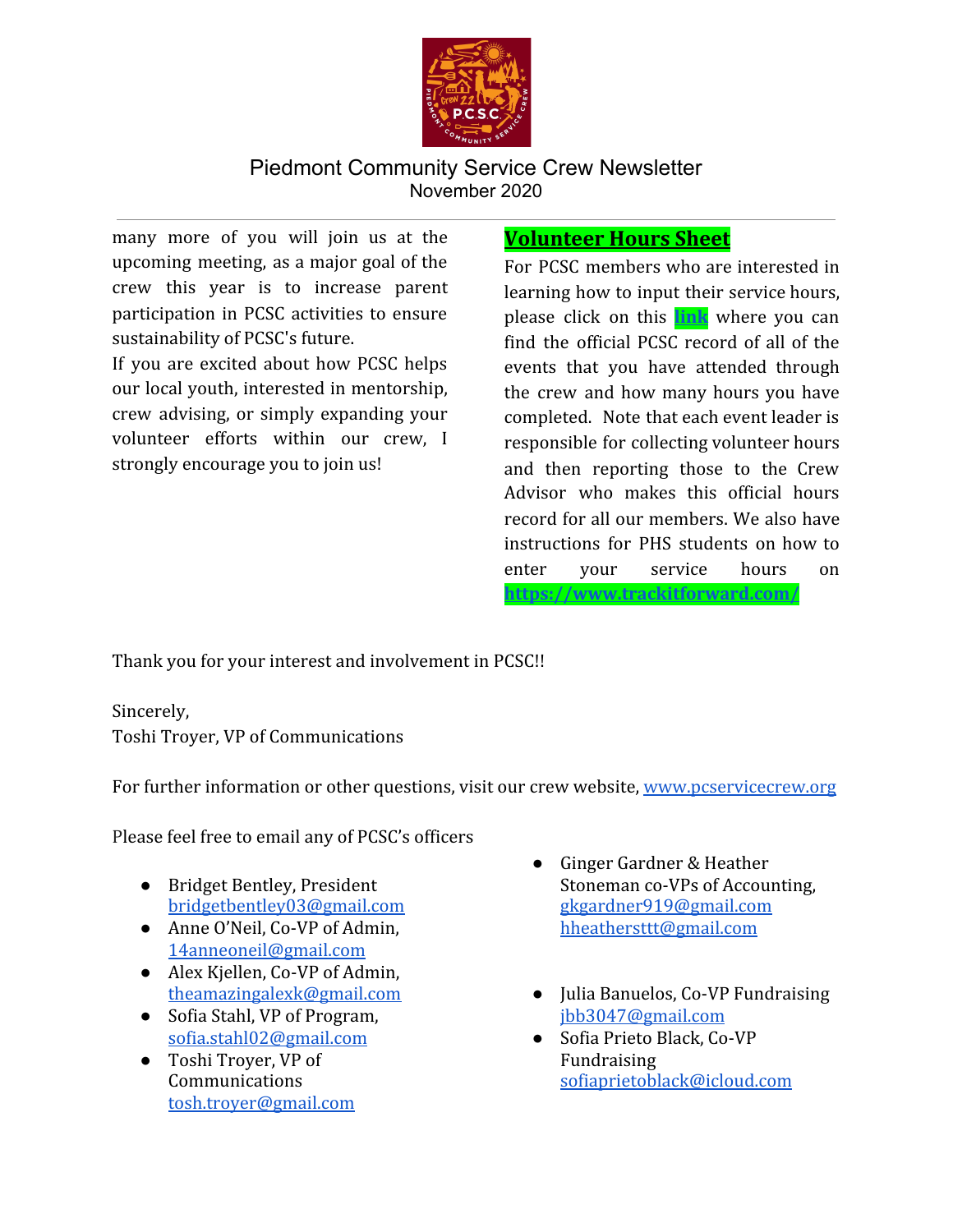

- Eleanor Hoffpauir, VP of Parent Engagement, [eleanorhoffpauir20@gmail.com](mailto:eleanorhoffpauir20@gmail.com)
- Ken Li, Crew Advisor, (510)-410-4283, [ken.i.li@sbcglobal.net](mailto:ken.i.li@sbcglobal.net)

#### UPCOMING PROJECTS TO WATCH FOR!

PCSC is always exploring new organizations to work with, so that we diversify who we help, projects that we can do, and what types of members would be inspired. Often, the VP Program team and Crew Advisor are working on these in the background, but we want you members and parents to know that you are invited to join us in deciding which projects we take on. Talk to us to get involved!

Here is a sampling of some organizations that we are talking to, the beneficiaries, and why you members might be interested. All of these are potentially viable with appropriate COVID mitigation plans! (we will cancel events if the infection rates are too high)

ALTENHEIM (A retirement community): senior citizens that live there want to have more planter boxes so more of them can pursue their hobbies of growing things. We are looking for some project leaders to plan a project where we design and construct a few planter boxes.

CLAUSEN HOUSE (for learning challenged adults): they teach these adults to live independently. They have residential homes and classes for their "clients". We would like to PCSC helping to make improvements to the homes; host interactive events where our members share their skills (art, music, crafts, fun & games) with the clients.

CHO FAMILY HOUSE (where families of sick children can stay while their kid is in treatment at the hospital): We are looking for project leaders where PCSC could make improvements to their backyard: install pavers; refinish a bench; repaint the railings around a deck. We might do some electrical work to improve the lighting in some of their rooms.

ST MARY'S PRESCHOOL: Many of you know that St Mary's Center helps low income seniors we cook for seniors in their residential transitional housing and we host meals for local seniors, but did you know that they also run a preschool for low income family kids? Sofia Stahl did her Summit Award project by constructing some reading chairs for the kids to be able to read independently in their yard. Their play yard could use some improvements such as adding